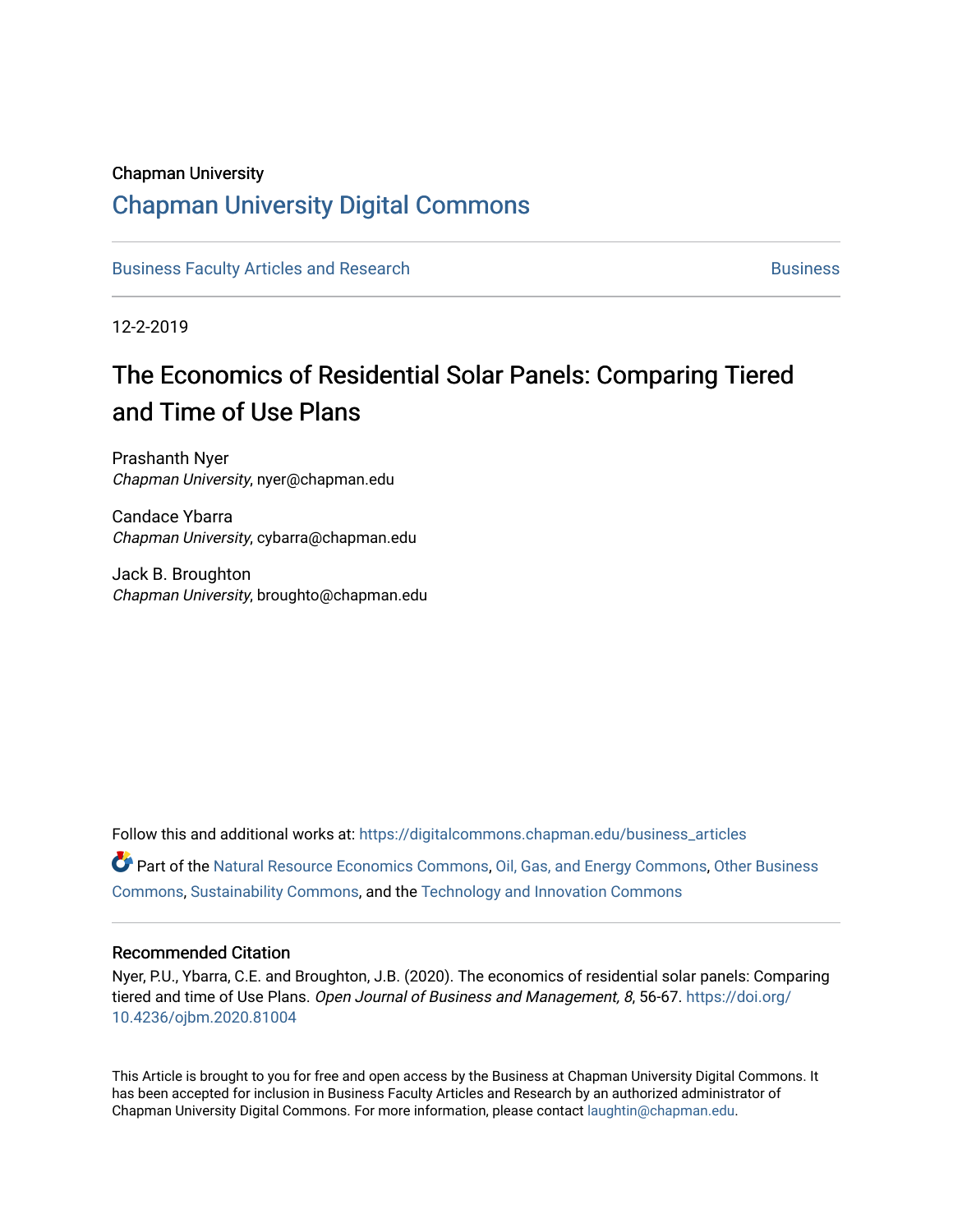### The Economics of Residential Solar Panels: Comparing Tiered and Time of Use Plans

#### **Comments**

This article was originally published in Open Journal of Business and Management, volume 8, in 2020. <https://doi.org/10.4236/ojbm.2020.81004>

#### Creative Commons License



This work is licensed under a [Creative Commons Attribution 4.0 License](https://creativecommons.org/licenses/by/4.0/).

Copyright The authors and Scientific Research Publishing Inc.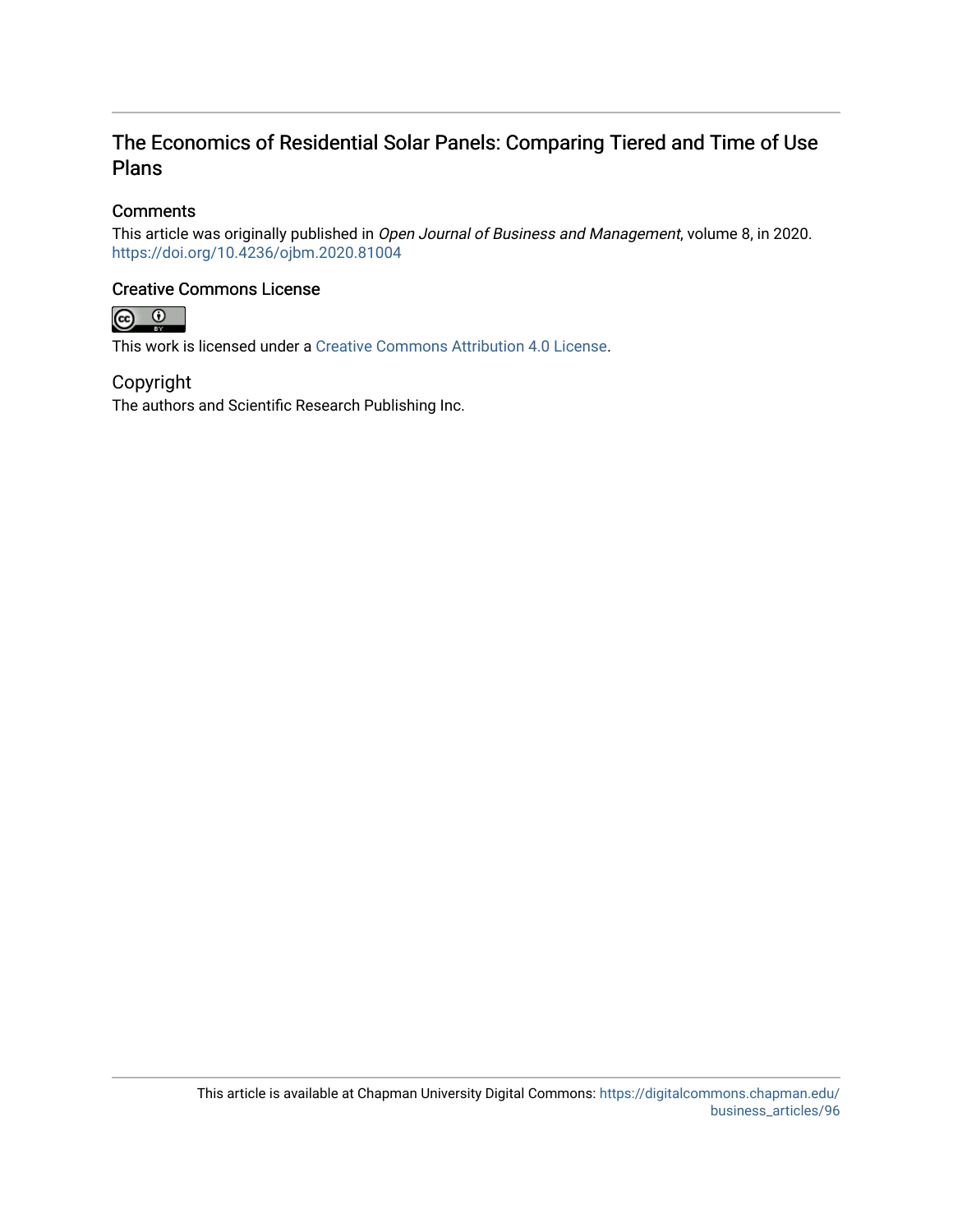

# **The Economics of Residential Solar Panels: Comparing Tiered and Time of Use Plans**

#### **Prashanth U. Nyer, Candace E. Ybarra, John B. Broughton**

Argyros School of Business & Economics, Chapman University, Orange, CA, USA Email: nyer@chapman.edu, cybarra@chapman.edu, broughto@chapman.edu

How to cite this paper: Nyer, P.U., Ybarra, C.E. and Broughton, J.B. (2020) The Economics of Residential Solar Panels: Comparing Tiered and Time of Use Plans. Open Journal of Business and Management, 8, 56-67.

<https://doi.org/10.4236/ojbm.2020.81004>

Received: November 5, 2019 Accepted: November 29, 2019 Published: December 2, 2019

Copyright © 2020 by author(s) and Scientific Research Publishing Inc. This work is licensed under the Creative Commons Attribution International License (CC BY 4.0).

<http://creativecommons.org/licenses/by/4.0/> Open Access

 $\odot$ 

#### **Abstract**

This case study uses data from a Southern California Edison residential customer on a grandfathered tiered rate plan to investigate 1) whether it is economically beneficial for the customer to switch from a tiered-rate plan to a Time-of-Use (TOU) plan, 2) whether going solar now makes financial sense for new solar customers, 3) what level of usage offset (the percentage of the customer's annual electricity consumption that is provided by the solar panels) would result in the maximum financial benefit for the customer under each of the many TOU plans, and 4) whether solar customers on TOU plans can save substantially by time shifting small amounts of electricity usage from peak periods to off peak periods. We find that, by and large, there is no compelling reason for solar customers on the grandfathered tiered rate plans to switch to TOU plans. Solar panels continue to be an excellent investment for customers thinking of going solar, and the ideal usage offset for this customer (and others on TOU rate plans) is in the 103% - 107% range. That is, savings are maximized when solar panels produce 103% - 107% of the customers' annual electricity consumption. Finally, we find that shifting a modest amount of consumption from peak rate hours to off peak hours during the two months of maximum electricity consumption will result in significant savings.

#### **Keywords**

Solar Panels, Net Metering, Sustainability, Discounted Cash Flow, Present Value, Tiered Rate, Time of Use, Avoided Electricity Cost, Savings, Energy

#### **1. Introduction**

The number of residential solar panel installations in California is increasing substantially from year to year, and solar customers are faced with the choice of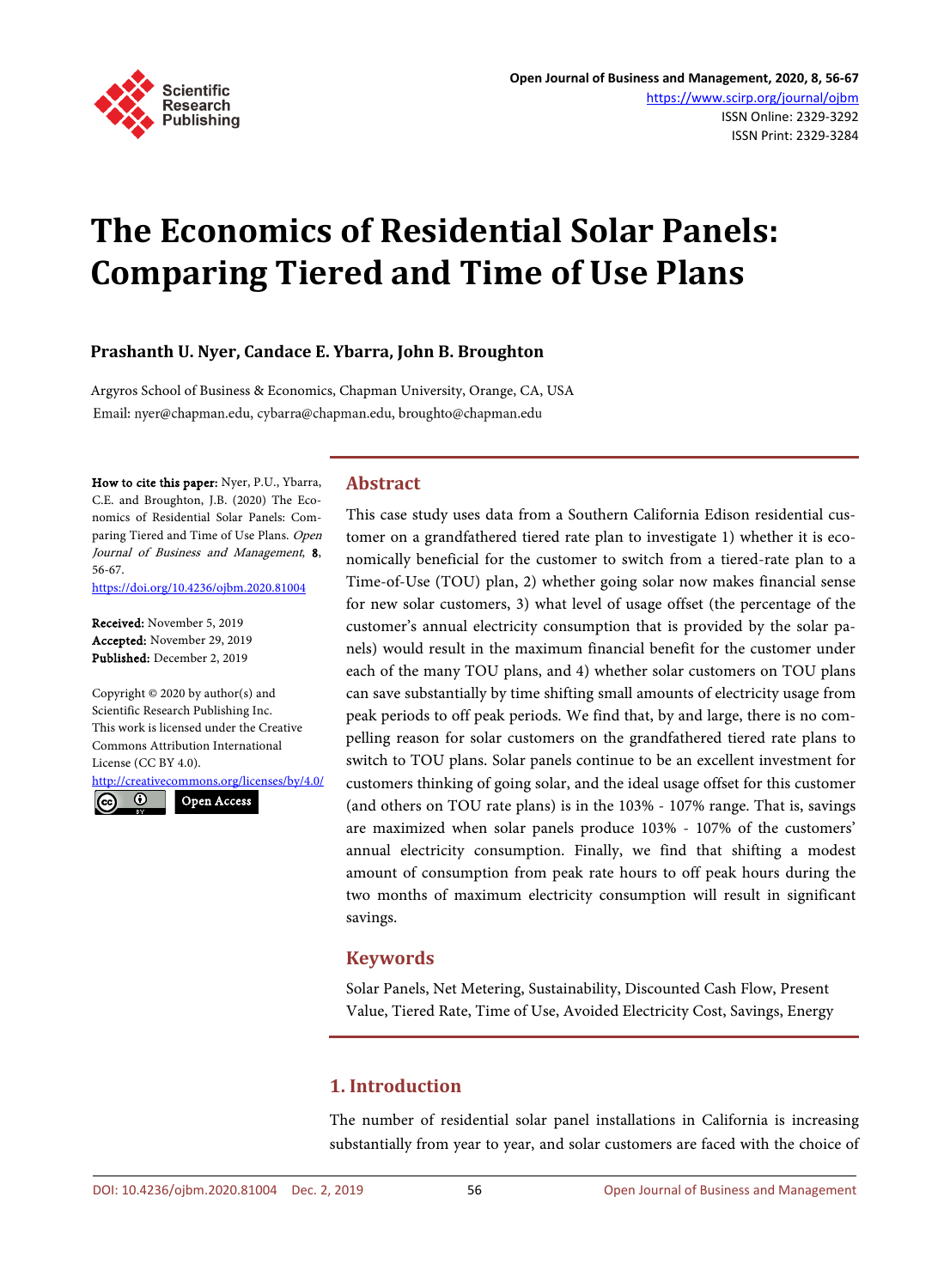which of the available net metering programs to enroll under, and which rate plans to choose. In this follow-up paper to Nyer, Broughton & Ybarra (2019) [\[1\]](#page-13-0) we use data from the same solar<sup>1</sup> customer of Southern California Edison to answer the following questions:

1) Should solar customers who are in the grandfathered tiered-rate NEM 1.0 program switch to a Time of Use (TOU) NEM 2.0 plan while the latter is still available?

2) Is it financially worthwhile for a customer to go solar now under the current NEM 2.0 program?

3) What is the ideal usage offset percentage for this customer under the currently available NEM 2.0 rate plans? In other words, what percentage of this customer's electricity consumption should be supplied by solar panels to maximize the customer's savings?

4) To what extent can a customer under a TOU plan reduce his electricity bill by shifting a small percentage of peak-rate consumption to the lowest rate period?

According to the Solar Energy Industry Association, California, with over 970,000 solar installations (47% of the U.S. total) and 25 Gigawatts<sup>2</sup> of installed capacity (37% of the U.S. total), leads the United States in solar installations by a huge margin [\[2\].](#page-13-1) The growth of solar installations in the state is managed, in part, by policies determined by the California Public Utilities Commission (CPUC). CPUC's initial policy for solar customers, Net Metering 1.0 (NEM 1.0), set a cap on solar installations for all three investor owned utilities (IOU) in California (Pacific Gas and Electric (PG & E); San Diego Gas and Electric (SDG & E); and Southern California Edison (SCE)). Installations were permitted under NEM 1.0 until five percent of the total peak electrical demand in the region was provided by solar or until June 30, 2017, whichever came first. The three IOUs together supply approximately three quarters of the electricity in California [\[3\].](#page-13-2)  SDG & E reached the NEM 1.0 limit by June 2016, and PG & E by December 2016. SCE did not reach the five percent threshold and stopped adding new solar customers to the NEM 1.0 program by the end of June 2017 [\[4\].](#page-13-3) Customers who received permission to turn on their solar panel systems after these cut off dates were enrolled in the successor program called Net Metering 2.0 (NEM 2.0). The NEM 2.0 program is expected to expire in the fourth quarter of 2020, after which new solar customers will be enrolled in the NEM 3.0 program whose details are yet to be finalized.

In a nutshell, net metering refers to programs where customers with solar panels have electricity meters that run both ways. When the sun is shining and the solar panels are producing more energy than the customer is using, the excess energy is sent to the grid and the meter runs backwards. At other times when the customer is using more energy than is being produced by the solar panels (for example at

<sup>&</sup>lt;sup>1</sup>All references to "solar" in this article refer to solar photo-voltaic projects and not to other technologies such as solar thermal projects.

<sup>&</sup>lt;sup>2</sup>One Gigawatt (GW) is equal to one billion Watts or 1000 kilowatts (kW).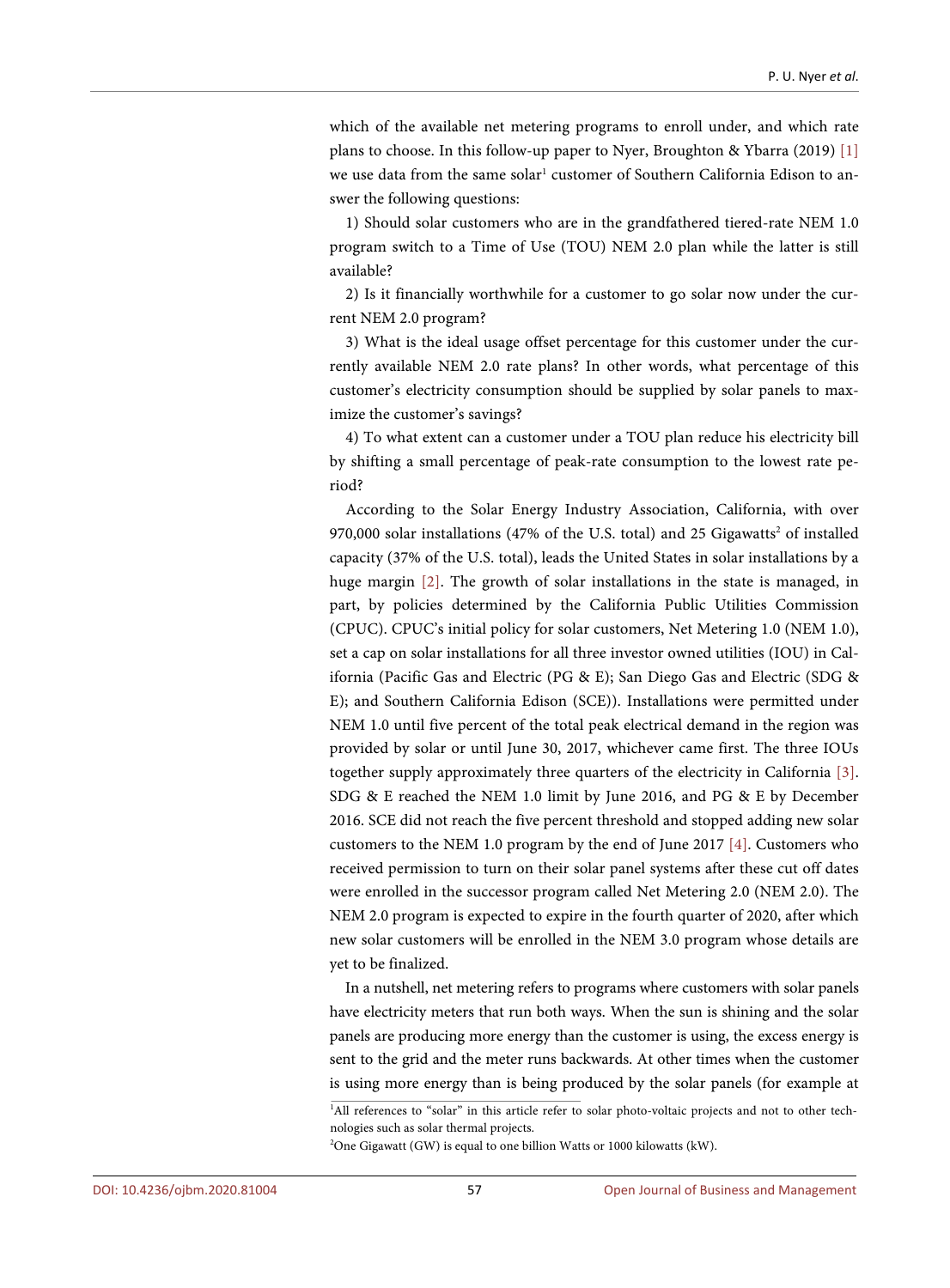night, and on cloudy days) the meter runs forward and registers the energy that the customer is drawing from the grid. The customer is billed for the net energy drawn from net energy drawn from the grid, i.e., the net metered amount.

#### **2. NEM 1.0 vs. NEM 2.0**

The NEM 1.0 program, which was limited to no more than five percent of the peak demand in each utility's territory, gave customers the option to be grandfathered into their tiered rate plans for 20 years. Under NEM 2.0 customers had to choose from a few different time of use (TOU) plans, and could not continue on the old tiered rate plan. In addition, NEM 2.0 allowed utilities to change the way non-bypassable charges were computed. These charges cover the costs of decommissioning nuclear power plants, financing bonds, and funding programs for low income customers. These charges cannot be offset by any excess energy produced by the customer, and the net effect of the non-bypassable charges under NEM 2.0 was to increase the customers' cost by 2-3 cents per kilowatt hour (a unit of energy equivalent to running a 1000 Watt appliance for one hour; abbreviated kWh). Finally, as opposed to the NEM 1.0 program, customers under NEM 2.0 had to pay a one-time interconnection fee that amounted to \$145 for PG & E customers, \$132 for SDG & E customers and \$75 for SCE customers [\[4\].](#page-13-3)

#### **3. TOU vs. Tiered Rate Plans3**

Under a TOU rate plan the utility company charges different rates for electricity depending on the time of use. Charges are usually higher during those hours of the day when the demand for electricity from the grid is higher, and charges are lower when the demand on the grid is lower. In contrast, under a tiered rate plan, charges are the same rate regardless of the time-of-day, but the customer pays more per unit of electricity when their monthly consumption exceeds certain baseline limits. Thus, in a tiered rate plan, the customer pays a low rate per kWh for their monthly electricity consumption in tier 1, up to the tier 1 baseline limit which is determined by the customer's climatic region and the season of the year. Once the customer's monthly electricity consumption exceeds the baseline limit (and until it reaches four times the baseline amount), the excess consumption is charged at the tier 2 rates that are significantly higher. Any consumption that exceeds the tier 2 limit is charged at an even higher rate.

Whether a solar customer is on a tiered rate plan or a TOU plan can have a significant impact on his electricity bill because of the way net metering works. As an example, assume the solar panel array of a customer on a tiered rate plan sends 5 kWh of excess energy to the grid during the daylight hours. Further assume that after the sun has set, the customer draws 5 kWh of energy from the grid. The customer has thus drawn a net total of zero kWh for the day. For this tiered rate plan customer, one unit of electricity sent to the grid or drawn from

<sup>3</sup> The numbers mentioned here may be specific to Southern California Edison, but are fairly representative of all California IOUs.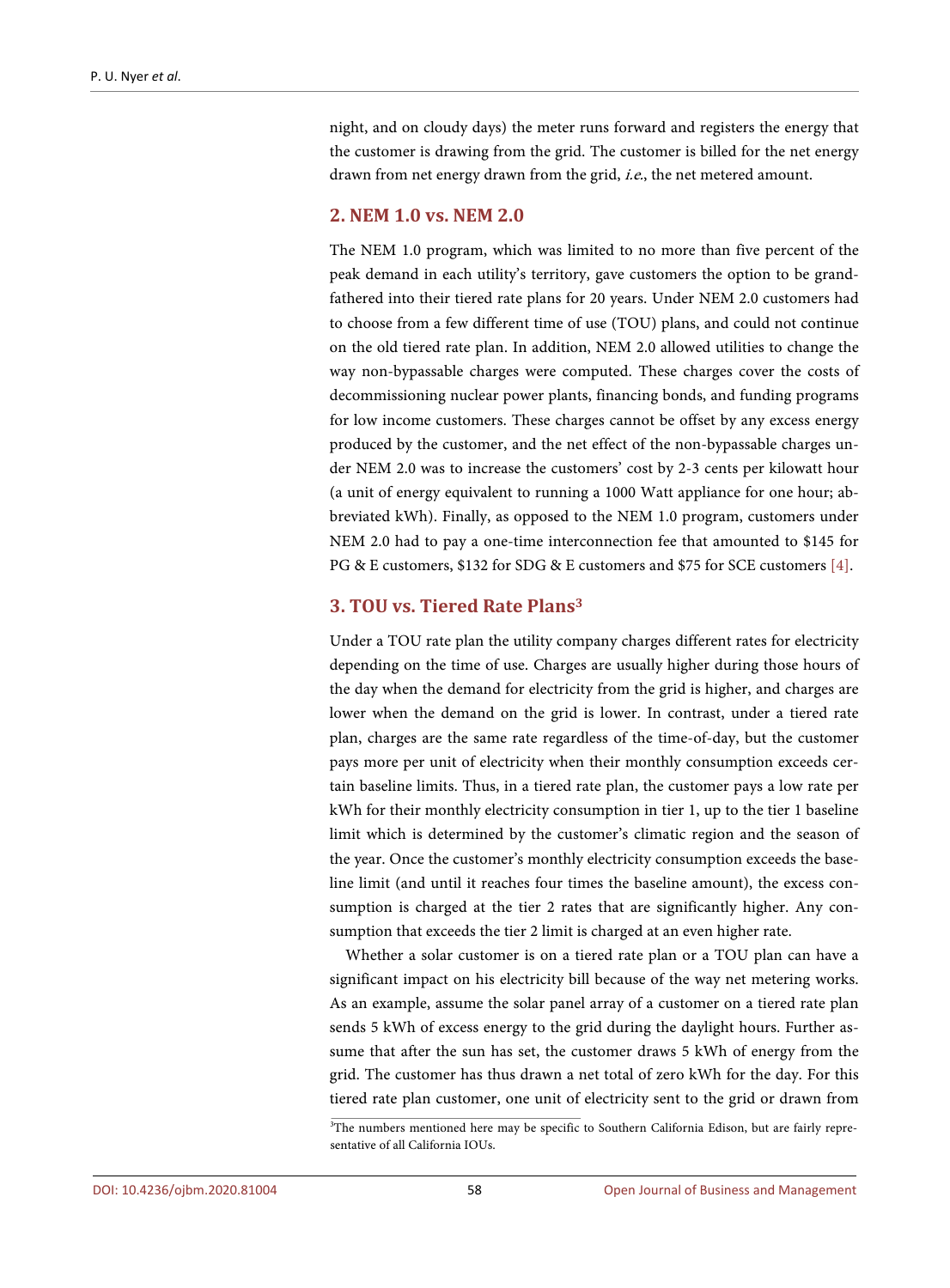the grid is credited/billed at the same rate regardless of the time of day. In contrast, TOU customers are credited or billed different amounts for the energy sent to/ drawn from the grid depending on the time of day. If the utility charges a high rate for energy during the day light hours, and a low rate during the evening and night hours then the hypothetical TOU customer in the above example would come out ahead for the day since the 5 kWh sent to the grid during the day would be worth more than the 5 kWh drawn from the grid at night. On the other hand, as is typically the case, if the utilities charge less for energy during the daylight hours and more during the evening hours then the customer in the example above would find the excess solar energy sent to the grid to be worth less than the energy drawn from the grid in the evening.

With NEM 2.0 soon coming to an end (it is expected to be replaced by NEM 3.0 in Q4 2020), many of the over 550,000 residential solar customers in California currently on the NEM 1.0 program [\[5\]](#page-13-4) are surely wondering whether they would be better off staying with the tiered rate plan in NEM 1.0 or whether they should switch to one of the TOU plans in NEM 2.0 while those plans are still available. It is widely speculated that NEM 3.0 rules will be less favorable to new solar customers than the current NEM 2.0 rules [\[6\],](#page-13-5) and therefore this is a decision that many NEM 1.0 customers will have to make soon. Further, does it still make sense for non-solar customers to get into solar now, under the NEM 2.0 program? And if so, what is the ideal usage offset percentage (the percentage of the customer's consumption that is supplied by solar) that will maximize the customer's savings under the NEM 2.0 program? Finally, to what extent can a customer on a TOU plan reduce his electricity bill by shifting a small percentage of peak-rate consumption to the lowest rate period of the day?

#### **4. Research Method**

To answer these questions, we re-visit the solar installation of Ruth Singer (see Nyer, Broughton & Ybarra, 2019) [\[1\],](#page-13-0) the residential SCE customer who went solar in early 2017 and who is currently grandfathered under the NEM 1.0 tiered-rate program. It cost Ruth \$9082.50 (after the 30% federal tax credit) to have 14 LG solar panels (with a stated capacity of 3.99 kW DC) installed on the west facing roof plane of her house in Orange, California. We used the detailed electricity rates published by SCE (for various rate plans and for different time periods), the net-purchase of electricity from SCE (available in 15 minute intervals from the SCE portal), and the production of solar electricity (available in hourly increments from the app provided by the micro-inverter manufacturer) for an entire year to determine the answers to the research questions we listed in the Introduction section. Further information regarding this customer and the calculations done here can be found in Nyer, Broughton & Ybarra (2019[\) \[1\].](#page-13-0)

#### **4.1. Comparing Tiered Rate to Time of Use**

Over the years SCE has offered many TOU plans, some of which are no longer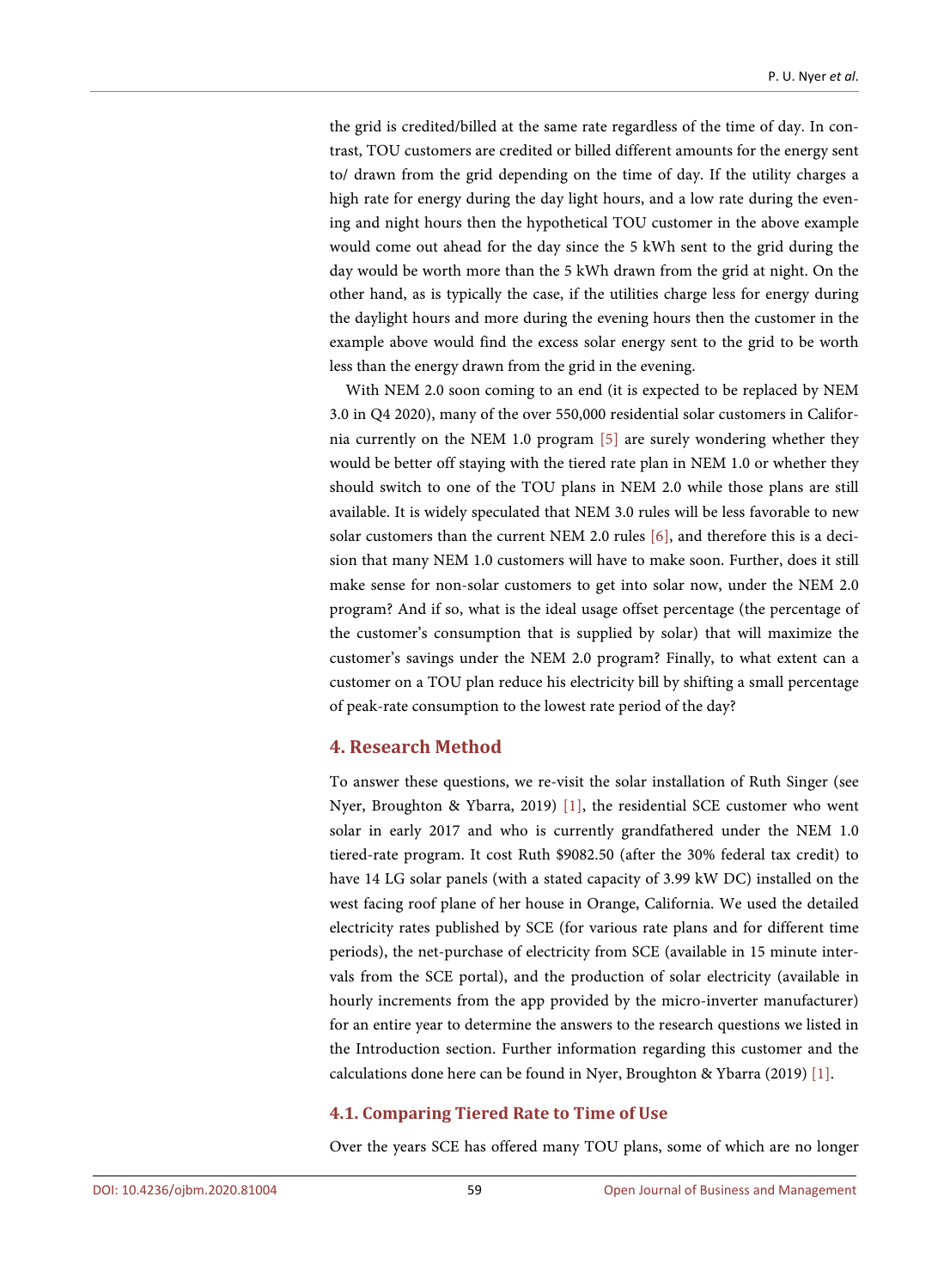available to new customers (but are available *for now*<sup>4</sup> to those who are grandfathered into those plans). [Table 1](#page-6-0) summarizes the major differences between the four TOU plans examined in these analyses. As in the past, SCE currently offers additional TOU plans that are only available to customers who own electric vehicles, storage batteries or electric pumps. Since Ruth Singer does not have any of these, those plans are not included in these analyses. [Table 1](#page-6-0) includes the price per kWh for each of these rate plans as of August 2019. These prices are shown for illustrative purposes only since the price changes multiple times each year. The analyses done in this paper use the actual price of energy charged by SCE for each day of the year.

<span id="page-6-0"></span>Table 1. Major differences in the TOU plans. (The approximate price per kWh for August 2019 has been included for illustration).

|                                                                 | TOU-A                           | TOU-B                                               | TOU 4 - 9          | <b>TOU 5 - 8</b>   |
|-----------------------------------------------------------------|---------------------------------|-----------------------------------------------------|--------------------|--------------------|
|                                                                 |                                 | Summer Weekdays (June through September)            |                    |                    |
| On Peak                                                         | 2 pm-8 pm (\$0.52)              | 2 pm-8 pm (\$0.48)                                  | 4 pm-9 pm (\$0.41) | 5 pm-8 pm (\$0.49) |
| Off Peak                                                        | 8 am-2 pm & 8 pm-10 pm (\$0.28) | 8 am-2 pm & 8 pm-10 pm (\$0.16)                     | 9 pm-4 pm (\$0.22) | 8 pm-5 pm (\$0.23) |
| Super Off Peak                                                  | 10 pm-8 am (\$0.13)             | 10 pm-8 am (\$0.10)                                 |                    |                    |
|                                                                 |                                 | Summer Weekends & Holidays (June through September) |                    |                    |
| Mid Peak                                                        |                                 |                                                     | 4 pm-9 pm (\$0.27) | 5 pm-8 pm (\$0.29) |
| Off Peak                                                        | 8 am-10 pm (\$0.28)             | 8 am-10 pm (\$0.16)                                 | 9 pm-4 pm (\$0.22) | 8 pm-5 pm (\$0.23) |
| Super Off Peak                                                  | 10 pm-8 am (\$0.13)             | 10 pm-8 am (\$0.10)                                 |                    |                    |
|                                                                 |                                 | Winter Weekdays (October through May)               |                    |                    |
| On Peak                                                         | 2 pm-8 pm (\$0.34)              | 2 pm-8 pm (\$0.24)                                  |                    |                    |
| Mid Peak                                                        |                                 |                                                     | 4 pm-9 pm (\$0.29) | 5 pm-8 pm (\$0.30) |
| Off Peak                                                        | 8 am-2 pm & 8 pm-10 pm (\$0.25) | 8 am-2 pm & 8 pm-10 pm (\$0.15)                     | 9 pm-8 am (\$0.28) | 8 pm-8 am (\$0.29) |
| Super Off Peak                                                  | 10 pm-8 am (\$0.13)             | 10 pm-8 am (\$0.11)                                 | 8 am-4 pm (\$0.17) | 8 am-5 pm (\$0.17) |
|                                                                 |                                 | Winter Weekends & Holidays (October through May)    |                    |                    |
| Mid Peak                                                        |                                 |                                                     | 4 pm-9 pm (\$0.29) | 5 pm-8 pm (\$0.30) |
| Off Peak                                                        | 8 am-10 pm (\$0.25)             | 8 am-10 pm (\$0.15)                                 | 9 pm-8 am (\$0.28) | 8 pm-8 am (\$0.29) |
| Super Off Peak                                                  | 10 pm-8 am (\$0.13)             | 10 pm-8 am (\$0.11)                                 | 8 am-4 pm (\$0.17) | 8 am-5 pm (\$0.17) |
| <b>Baseline Credit</b><br>(per kWh upto<br>baseline allocation) | \$0.07                          |                                                     | \$0.07             | \$0.07             |
| Daily basic charge                                              | 0.03                            | \$0.50                                              | \$0.03             | \$0.03             |
| Daily minimum charge                                            | \$0.35                          |                                                     | \$0.35             | \$0.35             |

4 Solar customers on the grandfathered TOU D-A or TOU D-B plans will be able to stay on these plans for five years from the date of their initial Permission to Operate (PTO) or until July 31, 2022 whichever comes first. After that they will have to switch to a TOU plan that is then being offered to the customers.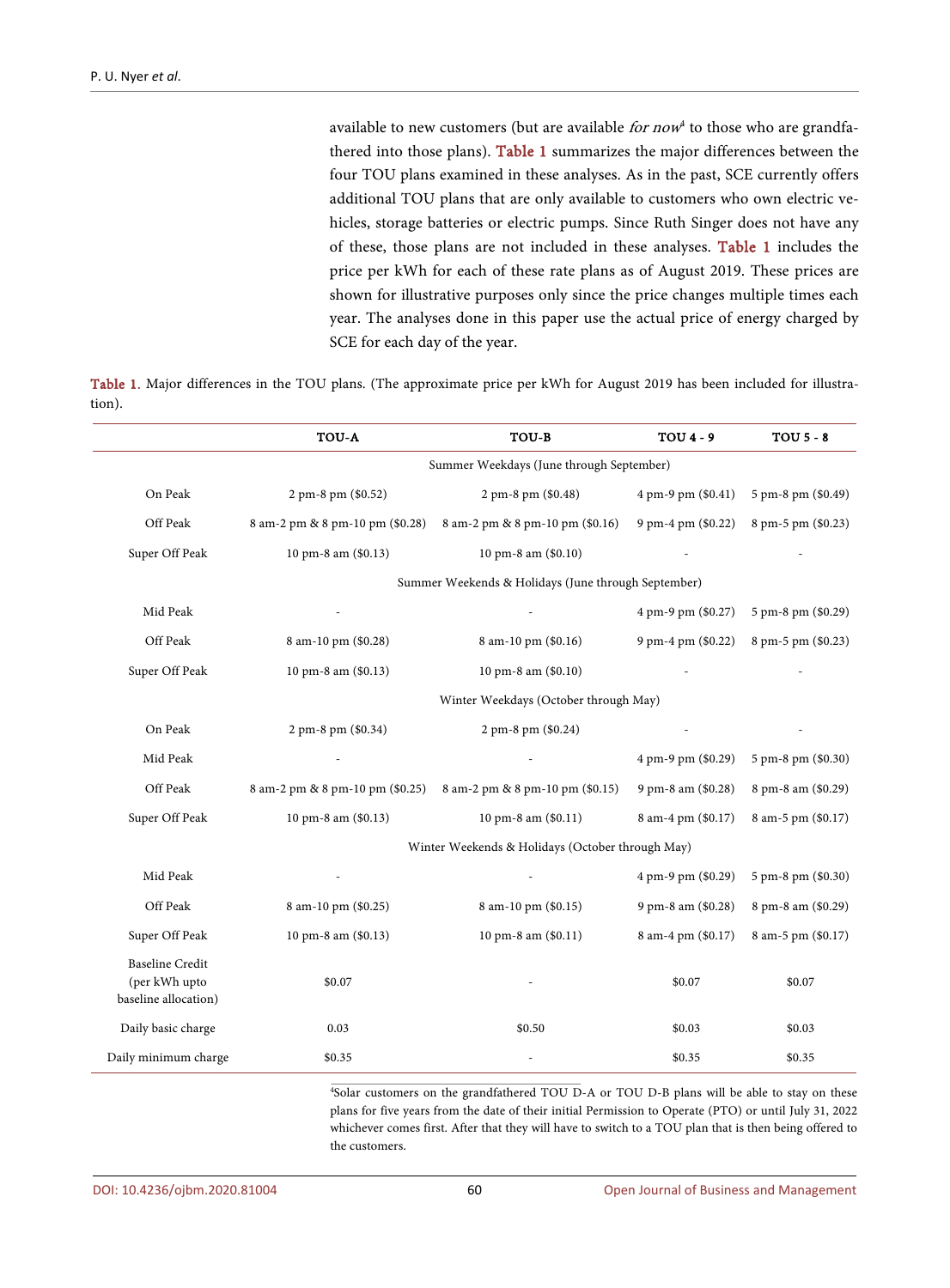From [Table 1,](#page-6-0) it is obvious that, compared to older TOU plans (TOU-A and TOU-B), SCE's current TOU plans (the 4 - 9 and the 5 - 8 plans) have peak hours that start much later in the day and for the most part are hours when solar panels are not producing much energy. The TOU-A and TOU-B plans were available until February 2019, and customers going solar starting March 1, 2019 had to enroll in the newer 4 - 9 or 5 - 8 plans. These newer plans are less attractive compared to the older TOU plans for solar customers since most of the solar energy will be produced at times when rates are lower, and much of the energy consumption will take place (usually between the times when people return home from work and when they go to bed) when the rates are higher.

As explained in Nyer, Broughton & Ybarra (2019) [\[1\],](#page-13-0) this customer consumed 9030.49 kWh for the billing year ending mid-August 2019, while producing 5421.38 kWh of solar energy during the same period, resulting in her purchasing 3609 kWh of energy from SCE during the year. Using the customer's detailed energy consumption data from SCE (available in 15-minute intervals for the whole year), and hourly solar production data from the solar panel array for the entire year, we estimated the effective annual cost of electricity for this customer under different SCE tariff rates: the client's current tiered rate plan, the older TOU-A and TOU-B plans, and the currently available TOU 4 - 9 and TOU 5 - 8 plans. [Table 2](#page-7-0) reports effective annual cost of electricity, avoided cost compared to no solar panels, net present value (NPV), and internal rate of return for each tariff rate regime. NPV is the discounted present value of the avoided costs over twenty-five years less the cost of the solar panels net of the federal tax credit (\$9082.50). While the solar panel systems are expected to last beyond their warrantied life of 25 years, we chose to be conservative and to calculate the avoided costs for just twenty-five years. An important issue in calculating the NPV of a stream of cash flows (or in this case, avoided costs) is determining the appropriate discount rate to use. Ruth, who had paid for the solar

<span id="page-7-0"></span>

|  |  |  |  |  |  |  |  |  | <b>Table 2.</b> Net present value and internal rate of return for different rate plans. |  |
|--|--|--|--|--|--|--|--|--|-----------------------------------------------------------------------------------------|--|
|--|--|--|--|--|--|--|--|--|-----------------------------------------------------------------------------------------|--|

|                                      | Tiered rate then<br>TOU $5 - 8^a$ | TOU-A then<br>TOU $5 - 8^b$ | TOU-B then<br>TOU $5 - 8^b$ | $TOU4 - 9$ | $TOU$ 5 - 8 | Without Solar |
|--------------------------------------|-----------------------------------|-----------------------------|-----------------------------|------------|-------------|---------------|
| Annual effective SCE cost            | \$685.84                          | \$432.81                    | \$754.16                    | \$856.84   | \$836.24    | \$1895.86     |
| Annual avoided SCE cost              | \$1210.02                         | \$1463.05                   | \$1141.70                   | \$1039.02  | \$1059.62   | ۰             |
| Net Present Value @ 3% discount rate | \$11,606.39                       | \$11,216.41                 | \$9744.72                   | \$9010.11  | \$9368.82   |               |
| Net Present Value @ 6% discount rate | \$6188.08                         | \$6162.39                   | \$4808.75                   | \$4199.66  | \$4463.00   |               |
| Net Present Value @ 9% discount rate | \$2698.64                         | \$2894.90                   | \$1644.96                   | \$1123.36  | \$1325.70   |               |
| Internal Rate of Return              | 12.56%                            | 13.19%                      | 11.22%                      | 10.50%     | 10.76%      |               |

a Since the tiered rate is available for only 20 years, the net present value assumes that the customer will be switched to the next best rate (TOU 5 - 8) for years 21-25. b Since the TOU-A and TOU-B plans will become unavailable after 5 years from PTO or beyond July 31, 2022 whichever comes first, these calculations assume that the TOU-A and TOU-B rates are available for the first 5 years after which the customer has to switch to the next best available plan (TOU 5 - 8) for the remaining 20 years. c Net Present Value is the present value of the avoided SCE costs for 25 years less the cost of the solar panels after the federal tax credit (\$9082.50).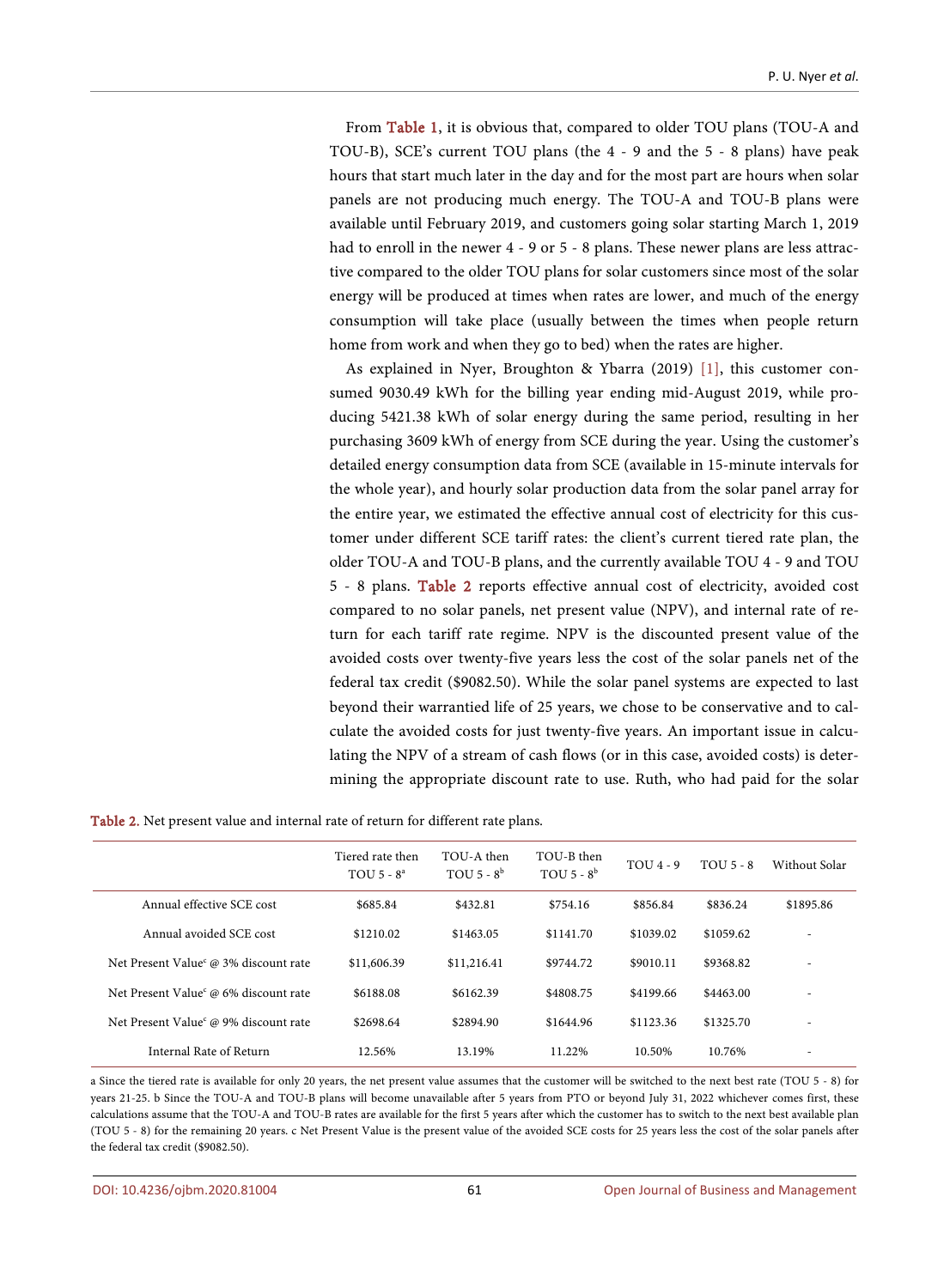panels upfront, could have financed the panels through an installer at a rate of approximately 5% - 6%. Thus, she believed that a discount rate of 5% - 6% was appropriate for computing NPV. Ruth also calculated the internal rate of return (IRR) for each rate plan. The IRR is the discount rate that results in the present value of the cash flows (the avoided costs) equaling the initial investment. It is loosely interpreted as the expected return on the investment. The tiered rate plan, which Ruth is currently under, will be available to her for a total of 20 years from the date her solar panels went online. After that time she will be required to switch to a then available TOU plan. Therefore, to calculate the NPV and IRR for the tiered plan, we used the cash flows from the tiered rate plan for the first 20 years and then the cash flows from the TOU 5 - 8 plan for the remaining five years (since the TOU 5 - 8 plan resulted in more savings compared to the TOU 4 - 9 plan with the currently installed system and with the customer's current consumption profile: see the first row in [Table 3\)](#page-8-0) Similarly, the TOU-A and TOU-B rate plans, which are no longer available to new customers, have been grandfathered for solar customers who went solar between July 1, 2017 and February 28, 2019. These plans will be available to these customers until July 31, 2022 at the latest. To calculate the NPV and IRR for TOU-A and TOU-B customers we used the TOU-A and TOU-B rates for the first five years, and then the next best available rate plan (TOU 5 - 8) for the remaining 20 years.

<span id="page-8-0"></span>

| Net Present Value of Savings |           |            |             |                           |                                |  |  |
|------------------------------|-----------|------------|-------------|---------------------------|--------------------------------|--|--|
| Usage offset %               | Tiered    | $TOU4 - 9$ | $TOU$ 5 - 8 | TOU A then<br>$TOU$ 5 - 8 | TOU B then<br><b>TOU 5 - 8</b> |  |  |
| 60.03%                       | \$6385.62 | \$4199.66  | \$4463.00   | \$6162.39                 | \$4808.75                      |  |  |
| 64.32%                       | \$6713.96 | \$4471.38  | \$4683.58   | \$6598.19                 | \$5175.67                      |  |  |
| 68.61%                       | \$7074.45 | \$4828.42  | \$4982.59   | \$7076.34                 | \$5599.53                      |  |  |
| 72.90%                       | \$7478.60 | \$5197.41  | \$5293.54   | \$6969.09                 | \$6035.29                      |  |  |
| 77.19%                       | \$7899.81 | \$5578.61  | \$5616.58   | \$7059.02                 | \$6483.23                      |  |  |
| 81.47%                       | \$8329.67 | \$5944.04  | \$5923.84   | \$7149.18                 | \$6924.70                      |  |  |
| 85.76%                       | \$8720.64 | \$6300.49  | \$6216.12   | \$7236.31                 | \$6696.16                      |  |  |
| 90.05%                       | \$9072.09 | \$6649.51  | \$6511.07   | \$7322.03                 | \$6789.04                      |  |  |
| 94.34%                       | \$9401.82 | \$7020.67  | \$6828.53   | \$7416.83                 | \$6900.19                      |  |  |
| 98.63%                       | \$9732.37 | \$7427.28  | \$7180.43   | \$7538.02                 | \$7037.67                      |  |  |
| 102.92%                      | \$9504.24 | \$7875.26  | \$7564.49   | \$7687.58                 | \$7200.67                      |  |  |
| 107.20%                      | \$9226.11 | \$7821.99  | \$7811.00   | \$7742.80                 | \$7275.77                      |  |  |
| 111.49%                      | \$8914.02 | \$7514.50  | \$7503.50   | \$7419.97                 | \$6981.59                      |  |  |
| 115.78%                      | \$8599.58 | \$7215.78  | \$7208.24   | \$7097.29                 | \$6699.68                      |  |  |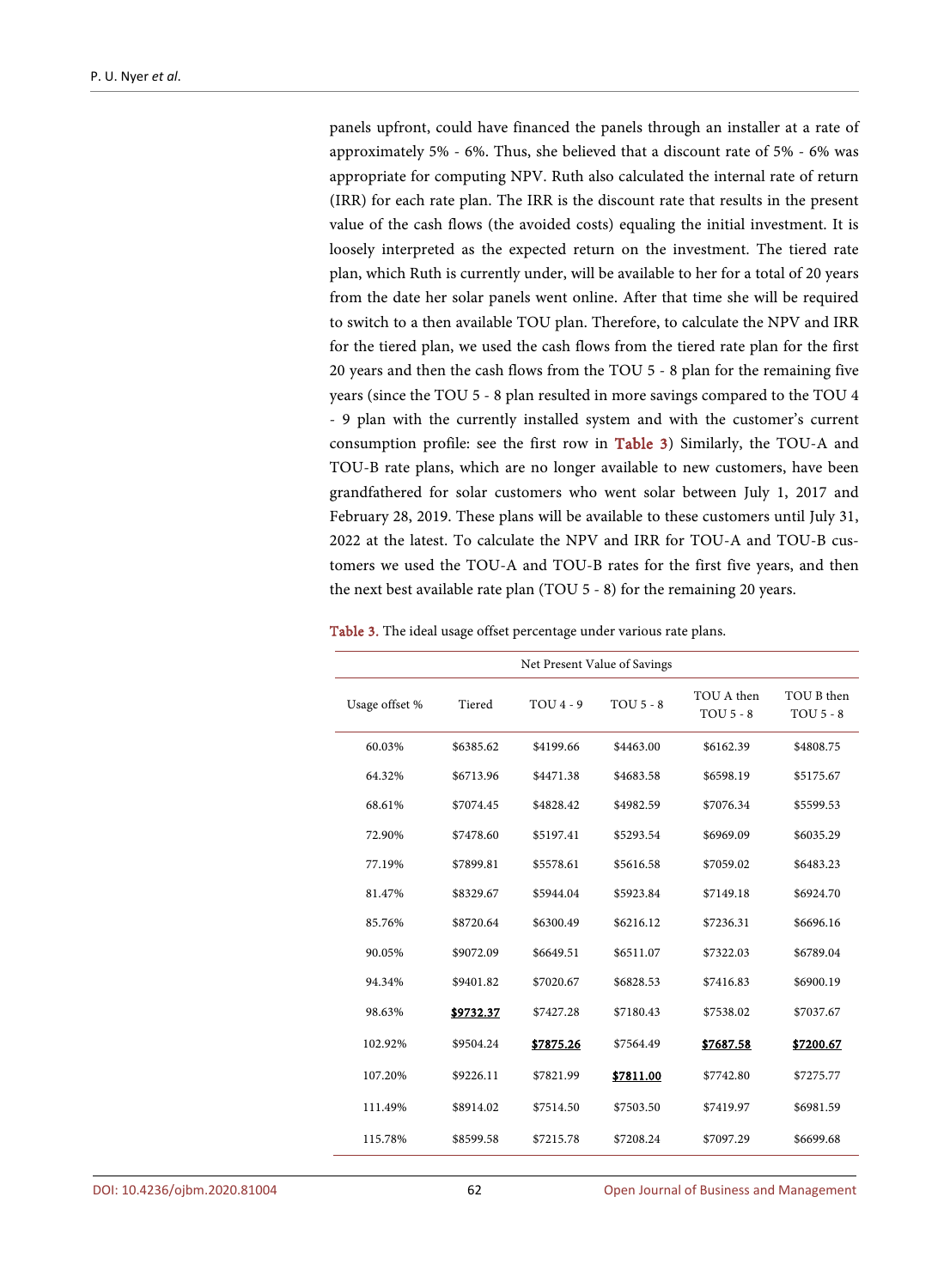#### **4.2. Switch to TOU or Stay on Tiered Rate?**

As shown in [Table 2,](#page-7-0) customers who went solar early and who are on a tiered rate plan (IRR = 12.56%) or on the TOU-A plan (IRR = 13.19%) will save more money than customers in the other plans, but even the worst of the plans examined in this study has an IRR close to 10.50%. One thing that becomes clear from this analysis is that regardless of the rate plan being used, solar panels generate a net savings. The savings from having solar panels have low volatility, and even the lowest estimated IRR of 10.50% compares favorably with the average annual returns from the stock market, especially considering the high volatility associated with the stock market. The TOU plan that made the most economic sense to Ruth was the TOU-A plan which became unavailable for enrollment starting March 1, 2019. If Ruth had switched to the TOU-A plan as soon as she got her solar panels, she would have enjoyed a slightly higher IRR than by staying with the tiered rate plan. However, assuming a discount rate of 3% or 6%, her savings, and thus NPV, would have been higher with the tiered rate plan. Consequently, there was no compelling reason for Ruth to have switched to the TOU-A plan. Now that the TOU-A plan has been replaced with the TOU 4 - 9 and 5 - 8 plans, which are less advantageous for the customer, there is no reason for Ruth to switch to a TOU plan. Further, being on a TOU plan requires the customer to be mindful of when she is consuming energy, while being on a tiered rate plan provides the customer the flexibility to consume electricity at any time of the day without worrying about hitting peak rates.

In conclusion, customers on the grandfathered tiered rate plan are best served by staying on that plan until their grandfathering period expires 20 years after PTO (since they can no longer switch to the TOU-A plan). Customers on the TOU-A and TOU-B plans will be forced to switch to another TOU plan that is available by July 2022, at which time they should choose the plan that saves them the most money.

A troubling trend is that each successive Net Metering program and the rate plans being offered by the utilities are becoming less attractive to new solar installations. The soon to be unveiled Net Metering 3.0 program is expected to be even less attractive to new solar customers than its predecessor program. We believe that the current trends in rate plans will encourage future solar customers to also install battery storage; but that is a topic that we will explore in a future paper.

#### **4.3. What Is the Ideal Usage Offset?**

The usage offset refers to the percentage of the customer's electrical energy consumption that is provided by the customer's solar panel array. Nyer, Broughton & Ybarra (2019) [\[1\]](#page-13-0) determined that for customers on SCE's tiered rate plan, the ideal usage offset (the one that maximizes NPV or the difference between the present value of the avoided electricity bills over 25 years and the cost of the solar panels) was 100%. Thus customers on the tiered rate plan would have been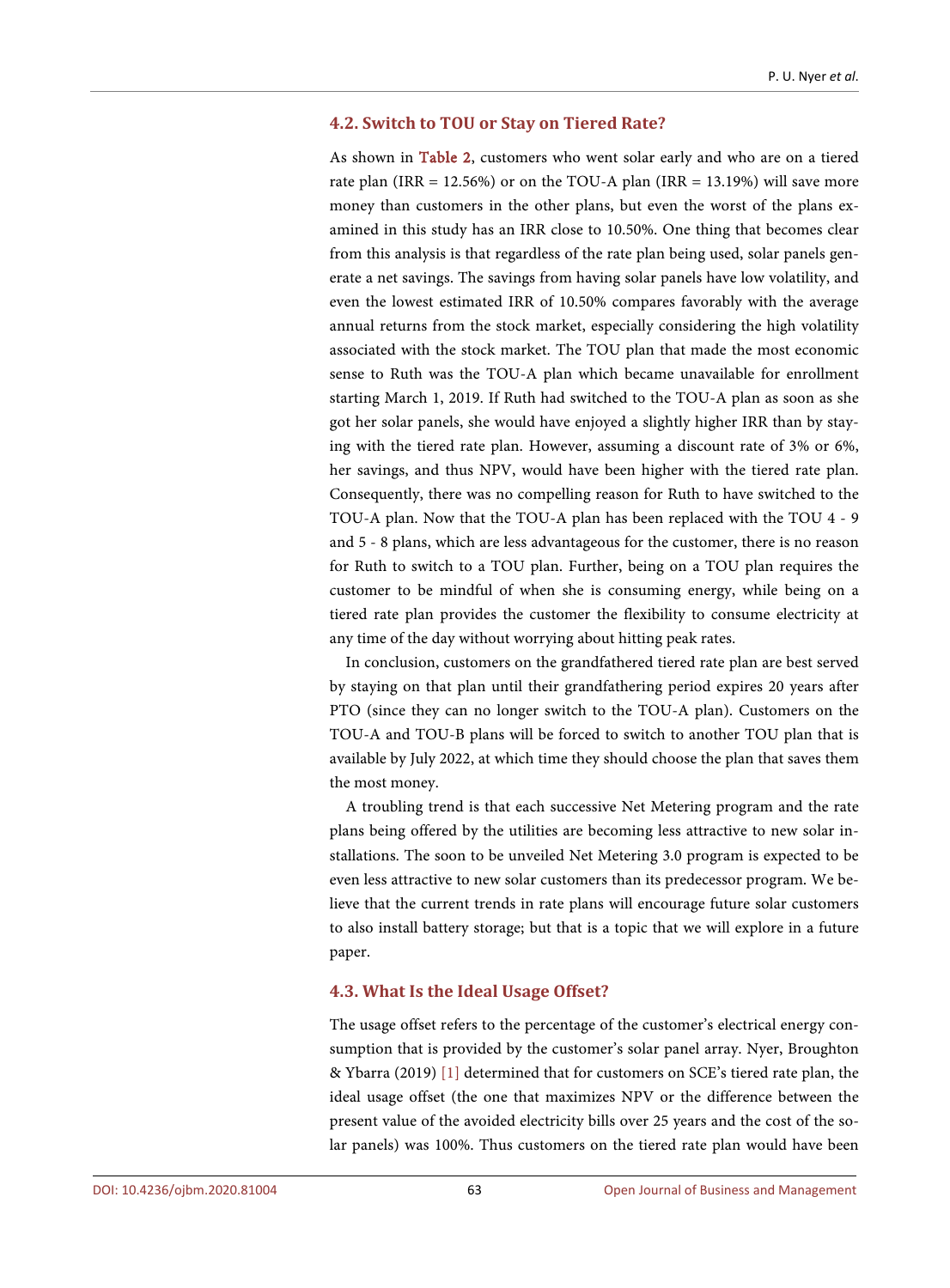best served by installing solar panels that produce as much electrical energy each year as the customer's annual consumption. However, TOU plans work differently, and we investigated the ideal usage offset for this customer for various TOU plans offered by SCE. The results are presented in [Table 3.](#page-8-0)

While Ruth Singer had chosen a 14 panel array (which cost her \$9082.50 after the 30% federal tax credit), she had received quotes from installers for arrays with more panels. Based on that information, and discussions with solar installers she determined that each additional panel beyond the 14<sup>th</sup>could be obtained at 98% of the cost of the previous installed panel. Thus, while the first 14 panels had cost her an average of \$648.75 (\$9082.50/14), she estimated that she could have obtained the 15<sup>th</sup> panel for \$635.78 (\$648.75  $\times$  0.98), the 16<sup>th</sup> panel for \$623.06 (\$635.78  $\times$  0.98) etc. Using this information, we estimated the cost of solar panel arrays with 14 to 27 panels (usage offset ranging from approximately 60% to 116%). We assumed that the solar panel production would scale linearly with the size of the array provided all the panels were installed on the same roof face. Using detailed 15-minute interval usage data provided by SCE and hourly production data provided by the solar panel system, we estimated the annual avoided SCE costs for solar panel arrays of various sizes and under various rate plans. We calculated the present value of the SCE costs avoided assuming that the customer would be able to realize annual SCE avoided costs for 25 years (the length of the system warranty). The NPV (the present value of the SCE costs avoided over 25 years less the cost of the solar panels) was calculated using discount rates of 3%, 6% and 9% and the pattern of findings were almost the same at all values of the discount rate. In the interest of brevity, we limi[t Table 3](#page-8-0) to the NPVs calculated using the discount rate of 6%.

As discussed earlier, the TOU-A and TOU-B rate plans are not available to new customers, and customers who are on these plans can be on them for a maximum of five years or until July 31, 2022 whichever comes first. The figures in [Table 3](#page-8-0) assume that customers on the TOU-A and TOU-B rate plans will be on those plans for five years and then switch to the next best plan that is currently available – the TOU 5 - 8 plan – for the remaining 20 years. Similarly, we assumed that customers on the old tiered rate plan would be able to stay on that plan for only 20 years and then have to switch to a TOU plan (TOU 5 - 8). In each of the columns in [Table 3,](#page-8-0) the number that is highlighted represents the maximum NPV for that rate plan. The ideal offset percentage for the various TOU plans is just over 100%. While it is not shown in [Table 3,](#page-8-0) the ideal usage offset for the TOU-A and TOU-B plans would have been very different had this customer been able to hold on to those plans for 25 years. For TOU-A the ideal offset would have been approximately 70% and for TOU-B it would have been approximately 80%. Note that these calculations are based on the usage patterns and the solar production data for this specific customer. However, we believe that the usage offset recommendations we make here are widely applicable.

The conclusion we can draw here is that SCE customers thinking of going solar now will be best served by having a solar panel array that offsets approx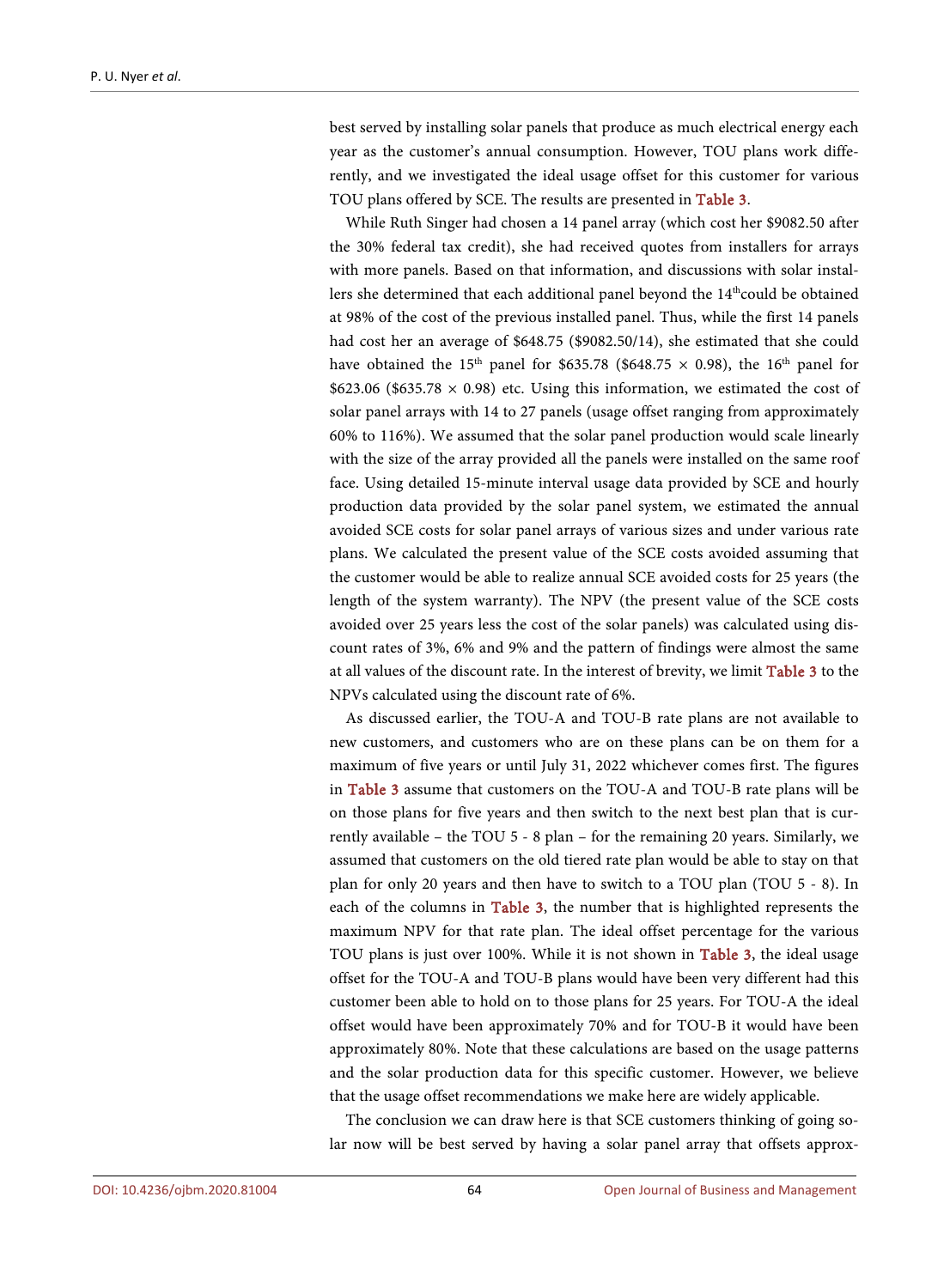imately 103% - 107% of their expected annual electricity usage.

#### **4.4. Does Time Shifting Peak Load Save Money?**

TOU plans incentivize customers to shift some of the electricity use from when the rates are at the peak levels (for example SCE charges \$0.52 per kWh during peak hours on summer weekdays under the TOU-A plan) to times when the rates are lower (for example after 10 PM when the SCE rate for the same rate plan is only \$0.13 per kWh.) While customers may find it challenging to shift a lot of their electricity usage by a few hours, many customers should be able to achieve modest time shifting of electricity use.<sup>5</sup> Fi**gure 1** shows the daily electricity consumption for this customer between 5 PM and 8 PM over the course of a year. The consumption during the hours between 5 PM and 8 PM is highest for the billing months starting mid-July and mid-August. In this section we investigate the financial impact of shifting a mere two kWh of electricity use every evening during these two months from the peak time (between 5 PM and 8 PM) to after 10 PM. We chose the peak hours of 5 PM to 8 PM since that time period is in the peak rate period under all SCE TOU plans considered in this paper. Two kWh is a very modest amount of electricity use; to put this into perspective, a load of laundry (washer and dryer) may consume 5 kWh, while a dishwasher may consume 1.5 kWh of energy. Appliances such as these now usually have settings where one can load the machines and program them to run after a delay of a few hours thereby making time shifting of electricity use relatively easy. [Table](#page-11-0)  [4,](#page-11-0) which summarizes the results of this analysis, is identical to [Table 2](#page-7-0) except for the fact that 2 kWh of energy use has been shifted from the peak rate period to after 10 PM during two summer months. Comparing the NPVs in [Table 4](#page-11-0) with those in [Table 2,](#page-7-0) we see that the customer will benefit by shifting electricity

|                                             | Tiered Rate then<br>TOU $5 - 8^a$ | TOU-A then<br>TOU $5 - 8^b$ | TOU-B then<br>TOU $5 - 8^b$ | $TOU4 - 9$ | TOU $5 - 8$ | Without<br>Solar         |
|---------------------------------------------|-----------------------------------|-----------------------------|-----------------------------|------------|-------------|--------------------------|
| Annual effective SCE cost                   | \$685.84                          | \$389.83                    | \$715.32                    | \$839.80   | \$813.13    | \$1895.86                |
| Annual avoided SCE cost                     | \$1210.02                         | \$1506.03                   | \$1180.54                   | \$1056.06  | \$1082.73   | ٠                        |
| Net present value @ 3% discount rate        | \$11,664.99                       | \$11,709.83                 | \$10,219.18                 | \$9306.83  | \$9771.24   | ٠                        |
| Net present value $\omega$ 6% discount rate | \$6218.43                         | \$6541.52                   | \$5170.43                   | \$4417.49  | \$4758.42   |                          |
| Net present value @ 9% discount rate        | \$2714.67                         | \$3199.19                   | \$1933.15                   | \$1290.73  | \$1552.70   | $\overline{\phantom{a}}$ |
| Internal Rate of Return                     | 12.57%                            | 13.63%                      | 11.61%                      | 10.71%     | 11.05%      |                          |

<span id="page-11-0"></span>Table 4. Impact of Slight Time Shifting of Peak Load on Net Present Value and Internal Rate of Return (compare wit[h Table 2\)](#page-7-0).

a Since the tiered rate is available for only 20 years, the calculation assumes that the customer will be switched to the next best rate (TOU 5 - 8) for years 21-25. b Since the TOU-A and TOU-B plans will become unavailable after 5 years from PTO or beyond July 31, 2022 whichever comes first, these calculations assume that the TOU-A and TOU-B rates are available for the first 5 years after which the customer has to switch to the next best available plan (TOU 5 - 8) for the remaining 20 years. c Net present value is the present value of the avoided SCE costs for 25 years less the cost of the solar panels after the federal tax credit (\$9082.50)

> 5 Customers who own electric vehicles can easily time shift a lot of their electricity use to when the rates are the lowest, but since electric vehicles are still uncommon, we will not consider that in this paper.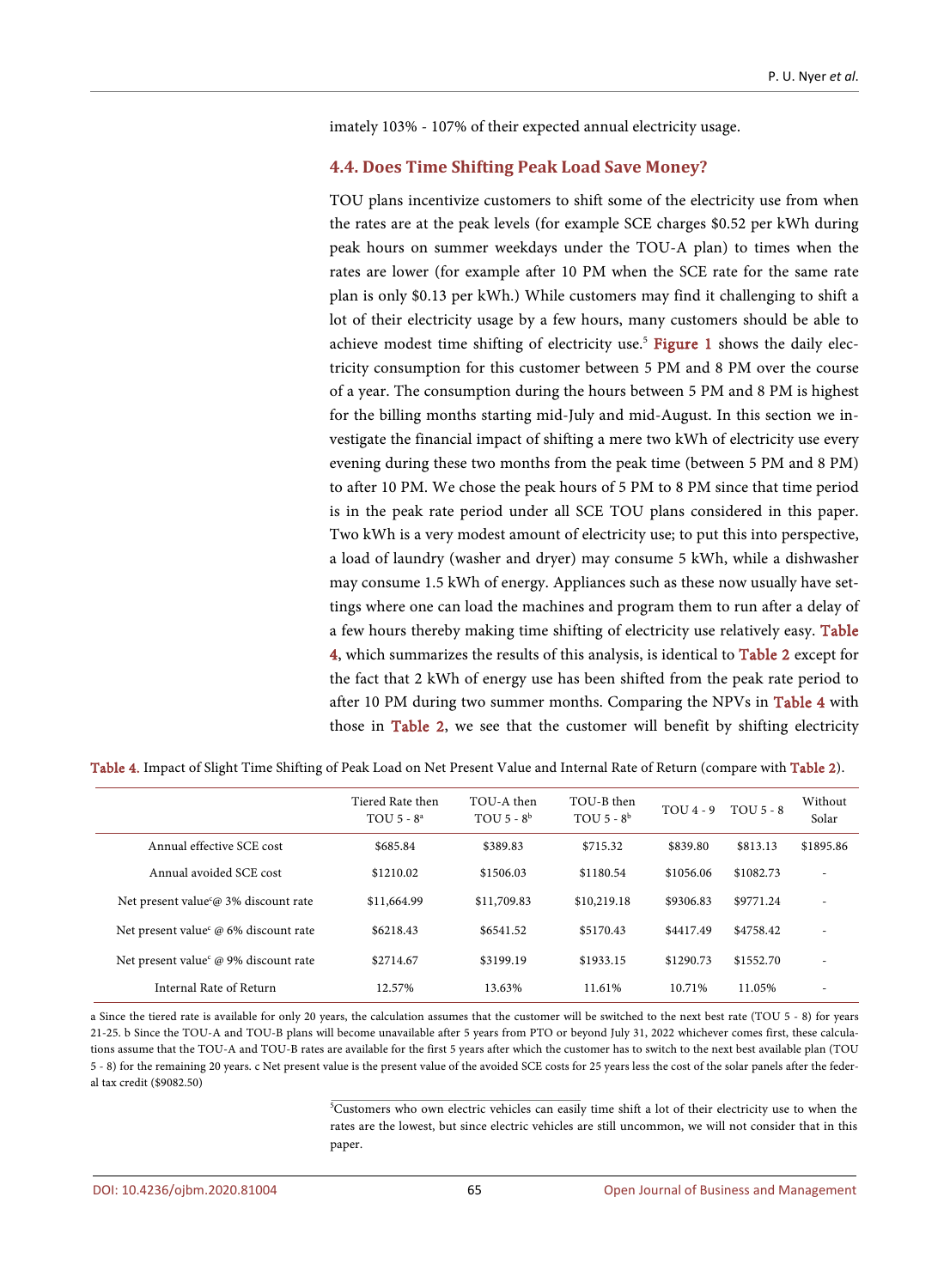<span id="page-12-0"></span>

Figure 1. Daily consumption between 5 PM and 8 PM.

usage under all TOU plans. For example, with the TOU 5 - 8 rate plan the NPV (over 25 years, at a discount rate of 6%) increases from \$4,463.00 to \$4758.42, a 6.62% increase. Shifting a larger percentage of electrical use from peak rate periods to low rate periods will yield greater savings, and at the same time result in lower stress on the grid. As the difference between the highest and the lowest rates increases, customers will be more likely to shift some of their electricity usage to lower rate time periods, and/or use battery storage to engage in energy arbitrage buying energy from the grid and storing the energy in batteries when the rates are lower, and then selling the stored energy or using it up when the rates are the highest.

#### **5. Conclusions**

Our findings indicate that solar customers who are on SCE's grandfathered tiered rate plan have no reason to shift to a TOU plan now. Customers who are currently grandfathered into the old TOU-A and TOU-B plans will be forced to choose another plan by July 1, 2022 (or five years from the date of the initial PTO, whichever comes first), and at that time they should choose one of the the available plans. With each passing NEM program, program terms and rate plans are becoming less attractive to solar customers. However, solar customers can still save substantially under all current rate plans. With the federal tax incentives scheduled to decrease in the coming years, now is a good time to go solar.

The ideal usage offset for customers on TOU plans is just over 100%. Thus, customers going solar now may want to select a system that produces 103% - 107% of the expected annual electricity consumption. As stated by Nyer, Broughton & Ybarra (2019) [\[1\],](#page-13-0) customers thinking of going solar should try to estimate their future electrical needs rather than getting their systems sized merely based on the last 12 months of electrical usage.

We find that shifting even a modest amount of electricity usage from the peak